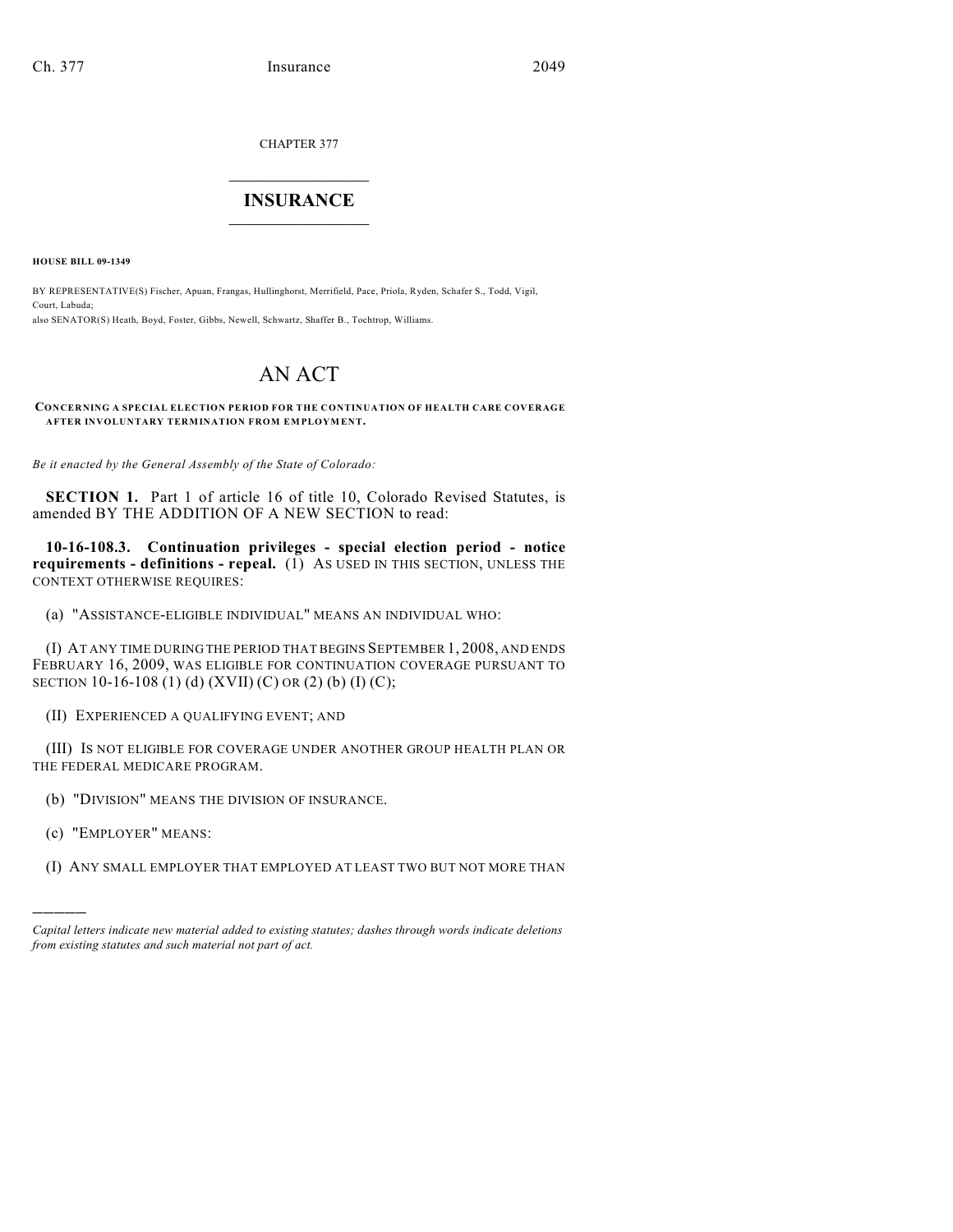2050 Insurance Ch. 377

NINETEEN ELIGIBLE EMPLOYEES ON AT LEAST FIFTY PERCENT OF ITS WORKING DAYS DURING THE PRECEDING CALENDAR YEAR, OR, IF THE EMPLOYER WAS NOT IN BUSINESS DURING ANY PART OF THE PRECEDING CALENDAR YEAR, EMPLOYED AT LEAST TWO BUT NOT MORE THAN NINETEEN ELIGIBLE EMPLOYEES ON AT LEAST FIFTY PERCENT OF ITS WORKING DAYS DURING THE PRECEDING CALENDAR QUARTER; OR

(II) AN EMPLOYER WITH TWENTY OR MORE ELIGIBLE EMPLOYEES ON AT LEAST FIFTY PERCENT OF ITS WORKING DAYS DURING THE PRECEDING CALENDAR YEAR, OR, IF THE EMPLOYER WAS NOT IN BUSINESS DURING ANY PART OF THE PRECEDING CALENDAR YEAR, EMPLOYED TWENTY OR MORE ELIGIBLE EMPLOYEES ON AT LEAST FIFTY PERCENT OF ITS WORKING DAYS DURING THE PRECEDING CALENDAR QUARTER.

(d) "QUALIFIED BENEFICIARY" MEANS AN ASSISTANCE-ELIGIBLE INDIVIDUAL WHO WAS ELIGIBLE FOR CONTINUATION COVERAGE AS A RESULT OF THE INVOLUNTARY TERMINATION OF THE COVERED EMPLOYEE'S EMPLOYMENT DURING THE PERIOD THAT BEGINS SEPTEMBER 1, 2008, AND ENDS FEBRUARY 16, 2009, AND WHO:

(I) WAS COVERED UNDER THE EMPLOYER'S GROUP HEALTH PLAN WHEN THE QUALIFYING EVENT OCCURRED; AND

(II) WOULD BE ELIGIBLE FOR CONTINUATION COVERAGE PURSUANT TO SECTION 10-16-108 (1) (d) (XVII) (C) OR (2) (b) (I) (C) AND NOT ELIGIBLE FOR CONTINUATION COVERAGE UNDER THE FEDERAL "CONSOLIDATED OMNIBUS BUDGET RECONCILIATION ACT OF 1985", PUB.L. 99-272, AS AMENDED.

(e) "QUALIFYING EVENT" MEANS AN INVOLUNTARY TERMINATION FROM EMPLOYMENT BY THE EMPLOYER OF AN EMPLOYEE AND DOES NOT INCLUDE:

(I) DEATH OF THE EMPLOYEE;

(II) DIVORCE OR LEGAL SEPARATION FROM THE EMPLOYEE; OR

(III) THE LOSS OF DEPENDENT STATUS BY A DEPENDENT ENROLLED IN THE GROUP HEALTH PLAN.

(2) A QUALIFIED BENEFICIARY WHO DOES NOT HAVE AN ELECTION OF CONTINUATION COVERAGE AS DESCRIBED IN SECTION  $10-16-108(1)$  (b) OR  $(2)$  (a) IN EFFECT ON FEBRUARY 17, 2009, BUT WHO WOULD BE AN ASSISTANCE-ELIGIBLE INDIVIDUAL IF SUCH ELECTION WERE IN EFFECT, MAY ELECT CONTINUATION COVERAGE PURSUANT TO THIS SECTION.

(3) A QUALIFIED BENEFICIARY MAY ELECT CONTINUATION COVERAGE AS PROVIDED BY THIS SECTION NO LATER THAN SIXTY DAYS AFTER THE DATE OF THE NOTICE DESCRIBED IN SUBSECTION (5) OF THIS SECTION.

(4) THE EFFECTIVE DATE OF COVERAGE PURSUANT TO THIS SECTION SHALL BE THE FIRST DAY OF THE MONTH FOLLOWING THE ELECTION OF COVERAGE.

(5) (a) AN EMPLOYER SHALL PROVIDE TO A QUALIFIED BENEFICIARY WHO HAD A QUALIFYING EVENT DURING THE PERIOD BEGINNING ON SEPTEMBER 1, 2008, AND ENDING ON FEBRUARY 16,2009, A WRITTEN NOTICE CONTAINING INFORMATION THAT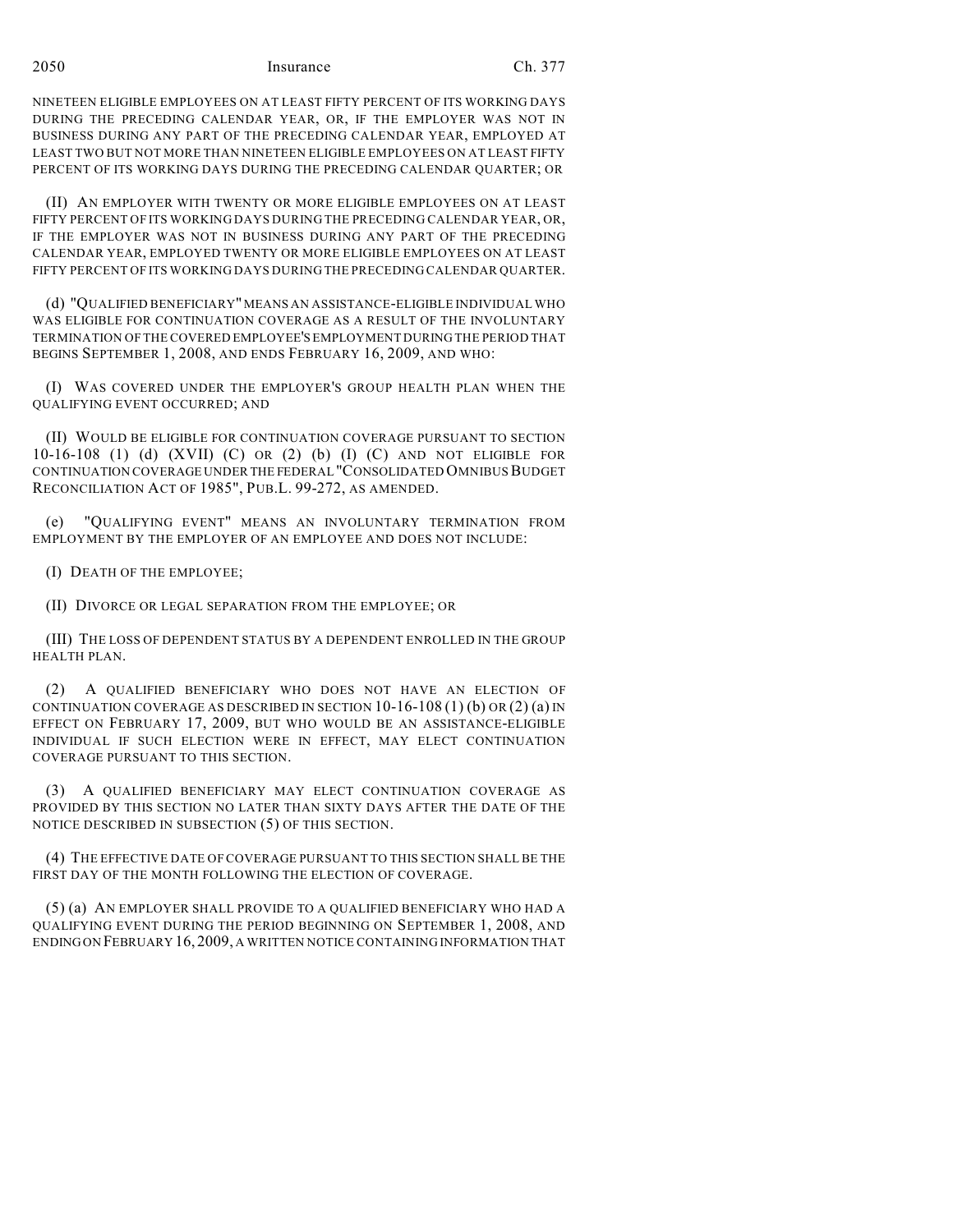## Ch. 377 Insurance 2051

ADEQUATELY INFORMS THE QUALIFIED BENEFICIARY ABOUT THE NEW OPPORTUNITY TO ELECT CONTINUATION COVERAGE WITH A SIXTY-FIVE PERCENT PREMIUM SUBSIDY IF THE QUALIFIED BENEFICIARY MEETS THE DEFINITION OF AN ASSISTANCE-ELIGIBLE INDIVIDUAL. THE NOTICE SHALL INCLUDE:

(I) THE AMOUNT OF THE PREMIUM A QUALIFIED BENEFICIARY WILL PAY IF CONTINUATION COVERAGE IS ELECTED. IF THE EMPLOYER IS UNABLE TO PROVIDE THE CORRECT PREMIUM AMOUNT IN THE NOTICE, THE NOTICE MAY CONTAIN THE LAST-KNOWN PREMIUM AMOUNT AND AN OPPORTUNITY FOR THE QUALIFIED BENEFICIARY TO REQUEST, THROUGH A TOLL-FREE TELEPHONE NUMBER SUPPLIED BY THE CARRIER PROVIDING THE EMPLOYER'S CURRENT GROUP HEALTH PLAN, THE CORRECT PREMIUM THAT WOULD APPLY TO THE QUALIFIED BENEFICIARY.

(II) ENROLLMENT FORMS AND THE INFORMATION REQUIRED TO BE PROVIDED BY SECTION 10-16-108 (1) (e) (II) OR (2) (c) (II) TO ALLOW THE QUALIFIED BENEFICIARY TO ELECT CONTINUATION COVERAGE;

(III) THE ELIGIBILITY REQUIREMENTS FOR PREMIUM ASSISTANCE IN THE AMOUNT OF SIXTY-FIVE PERCENT OF THE PREMIUM PURSUANT TO SECTION 3001 (a) OF TITLE III, DIVISION B, OF THE FEDERAL "AMERICAN RECOVERY AND REINVESTMENT ACT OF 2009", PUB.L. 111-5, AS AMENDED;

(IV) THE DURATION OF THE PREMIUM ASSISTANCE AVAILABLE UNDER SECTION 3001 (a) OF TITLE III, DIVISION B, OF THE FEDERAL "AMERICAN RECOVERY AND REINVESTMENT ACT OF 2009", AS AMENDED;

(V) A DESCRIPTION OF THE REQUIREMENT THAT THE ASSISTANCE-ELIGIBLE INDIVIDUAL NOTIFY THE CARRIER WHEN HE OR SHE BECOMES ELIGIBLE FOR COVERAGE UNDER ANOTHER GROUP HEALTH PLAN OR THE FEDERAL MEDICARE PROGRAM AND THE PENALTY FOR FAILING TO DO SO;

(VI) A STATEMENT THAT A QUALIFIED BENEFICIARY MAY ELECT CONTINUATION COVERAGE NO LATER THAN SIXTY DAYS AFTER THE DATE OF THE NOTICE;

(VII) A STATEMENT THAT THE EFFECTIVE DATE OF THE CONTINUATION COVERAGE SHALL BEGIN ON THE FIRST DAY OF THE MONTH FOLLOWING THE ELECTION;

(VIII) THE DATE THAT THE CONTINUATION COVERAGE WILL END BASED ON THE PERIOD OF CONTINUATION COVERAGE THAT WOULD HAVE BEEN REQUIRED IF THE COVERAGE HAD INSTEAD BEEN ORIGINALLY ELECTED PURSUANT TO SECTION  $10-16-108$  (1) (e) (I) OR (2) (c) (I); AND

(IX) A STATEMENT THAT A QUALIFIED BENEFICIARY WHO HAD PREVIOUSLY REJECTED OR DISCONTINUED CONTINUATION COVERAGE HAS THE RIGHT TO WITHDRAW THAT REJECTION AND ELECT CONTINUATION COVERAGE WITH OR WITHOUT THE PREMIUM ASSISTANCE.

(b) THE NOTICE SHALL BE MAILED TO THE EMPLOYEE'S LAST-KNOWN ADDRESS OR PROVIDED ELECTRONICALLY, IF SUCH METHOD OF COMMUNICATION HAD BEEN PREVIOUSLY DESIGNATED BY THE EMPLOYEE, WITHIN TWENTY DAYS AFTER THE EFFECTIVE DATE OF THIS SECTION.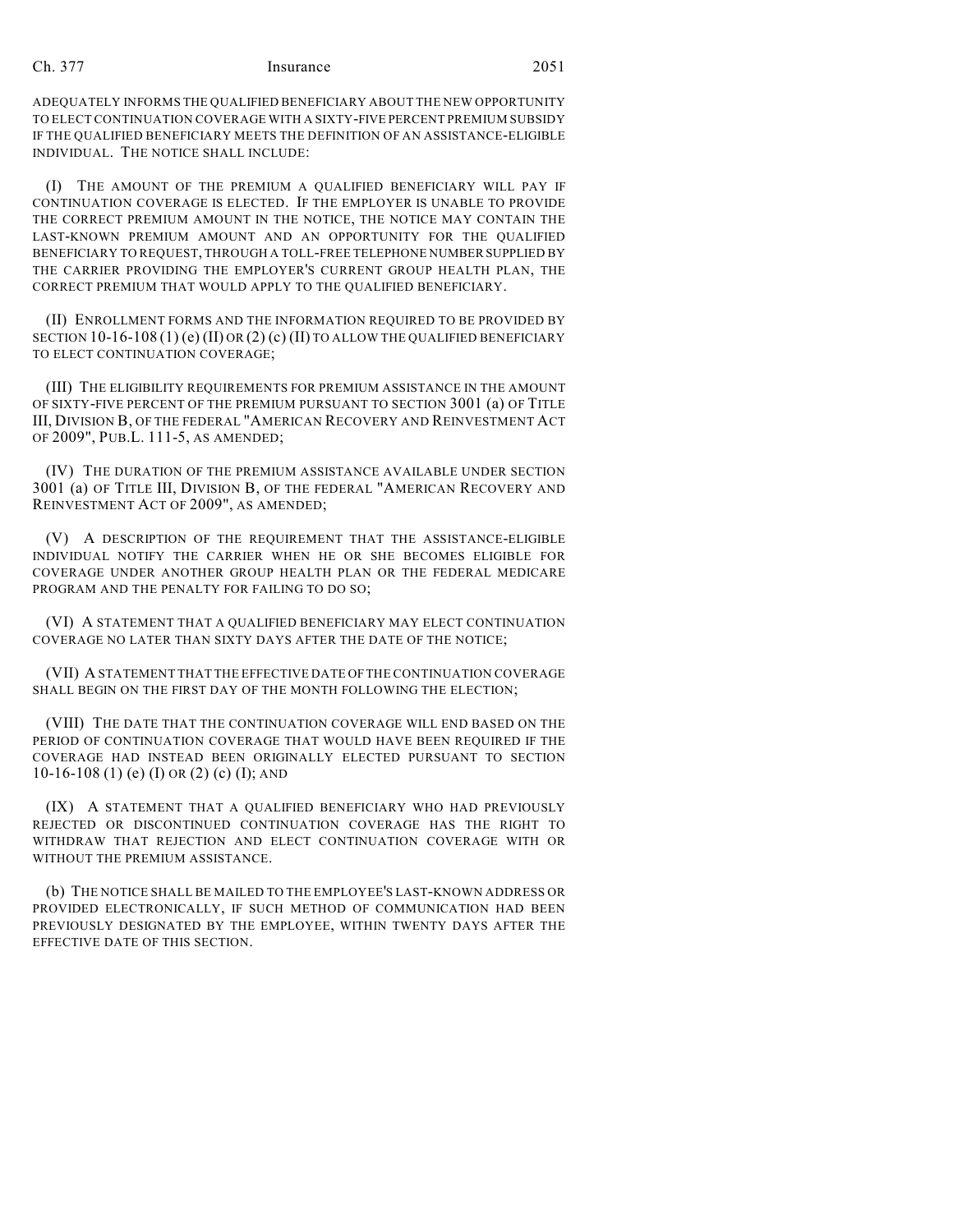## 2052 Insurance Ch. 377

(c) FOR PURPOSES OF COMPLIANCE WITH THE NOTICE REQUIREMENTS OF THIS SECTION, THE DIVISION MAY DESIGNATE A MODEL NOTICE THAT MAY BE USED BY EMPLOYERS.

(6) CONTINUATION COVERAGE ELECTED PURSUANT TO SUBSECTION (5) OF THIS SECTION SHALL NOT EXTEND BEYOND THE PERIOD OF CONTINUATION COVERAGE THAT WOULD HAVE BEEN REQUIRED IF THE COVERAGE HAD INSTEAD BEEN ELECTED PURSUANT TO SECTION 10-16-108 (1) (e) (I) OR (2) (c) (I).

(7) WITH RESPECT TO AN ASSISTANCE-ELIGIBLE INDIVIDUAL WHO ELECTS CONTINUATION COVERAGE PURSUANT TO SUBSECTION (5) OF THIS SECTION, THE PERIOD BEGINNING ON THE DATE OF THE QUALIFYING EVENT AND ENDING ON THE DATE OF THE FIRST PERIOD OF COVERAGE ON OR AFTER FEBRUARY 17, 2009, SHALL BE DISREGARDED FOR PURPOSES OF DETERMINING THE SIXTY-THREE-DAY PERIOD REFERRED TO IN SECTION 10-16-105.5.

(8) NOTWITHSTANDING ANY OTHER PROVISION OF LAW, A QUALIFIED BENEFICIARY ELIGIBLE FOR PREMIUM ASSISTANCE UNDER SECTION 3001 OF TITLE III, DIVISION B, OF THE FEDERAL "AMERICAN RECOVERY AND REINVESTMENT ACT OF 2009", AS AMENDED, MAY AT THE OPTION OF THE EMPLOYER, BE ALLOWED TO ELECT TO ENROLL IN DIFFERENT COVERAGE SUBJECT TO THE CRITERIA PROVIDED UNDER SECTION 3001 (a) (1) (B) OF SUCH FEDERAL ACT.

(9) THE CARRIER THAT PROVIDES THE EMPLOYER'S CURRENT GROUP HEALTH PLAN SHALL PROVIDE THE EMPLOYER WITH ALL INFORMATION NECESSARY TO FULFILL THE NOTIFICATION REQUIREMENTS OF THIS SECTION.

(10) THIS SECTION IS REPEALED, EFFECTIVE JANUARY 1, 2010.

**SECTION 2.** 10-16-105.5 (2), Colorado Revised Statutes, is amended to read:

**10-16-105.5. Individual health plans - federally eligible individual - limited guarantee issue.** (2) CoverColorado is hereby designated the state alternative mechanism for health care coverage of federally eligible individuals, in accordance with the federal "Health Insurance Portability and Accountability Act of 1996". On and after July 1, 2001, every carrier offering individual health benefit plans in Colorado shall promptly provide written notice pursuant to section 10-8-521 to all federally eligible individuals who apply for individual health benefit plan coverage. CoverColorado shall accept for enrollment every federally eligible individual who applies for coverage within sixty-two SIXTY-THREE days after termination of such individual's prior coverage and shall not impose any preexisting condition exclusions or limitations on the new coverage. The health care coverage offered by CoverColorado shall be comprehensive coverage, with benefits substantially the same as those otherwise offered to individuals eligible for CoverColorado. The premiums charged by CoverColorado shall be the same as the premiums otherwise charged to individuals eligible for CoverColorado and shall be subject to the limits set forth in section 10-8-512 (3).